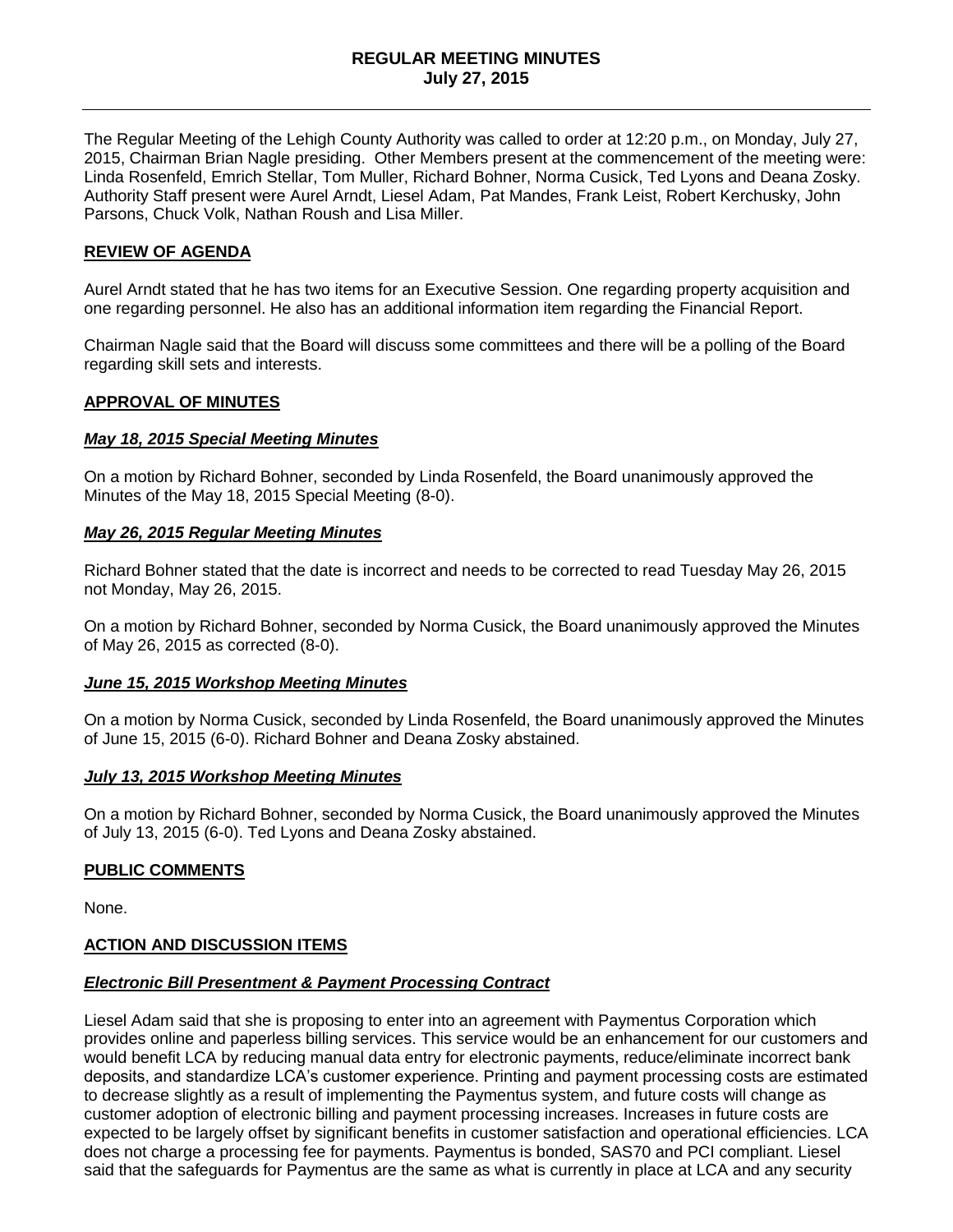violations would be the responsibility of Paymentus. Legal has reviewed the agreement and all references have been checked.

On a motion made by Emrich Stellar, seconded by Norma Cusick, the Board unanimously approved the Master Services Agreement for Paymentus Corporation, which includes the Agreement and pricing for InfoSend Corporation and Bank Up Corporation and is contingent upon final review by legal (8-0).

# *Delaware Valley Trust*

Aurel Arndt stated that LCA received an Innovation award for its network fleet monitoring system for 2014.

## *Suburban Division – WLI/LLRI Meter Station No. 5 Rehabilitation*

Frank Leist gave an overview of the project that proposes to repair one meter pit structure to eliminate seepage and infiltration, replace flow meters, install valves to isolate flowmeters for future maintenance and install a valve cleanout at each inverted siphon to facilitate future maintenance and line cleaning. He is asking for approval of the Capital Project Authorization in the amount of \$158,300 and award the contract to C&T Associates, Inc. in the amount of \$143,300 which is included in the Capital Project Authorization.

On a motion by Tom Muller, seconded by Norma Cusick, the Board unanimously approved the Capital Project Authorization in the amount of \$158,300 which includes the General Construction Contract award to C&T Associates, Inc. in the amount of \$143,300 (8-0).

## **SYSTEM OPERATIONS OVERVIEW**

Robert Kerchusky reported that the output at the Water Filtration Plant in Allentown averages approximately 20 million gallons per day. There have been some problems with power outages the last couple of weeks from storms causing interruptions. Kline's Island is receiving an average of 30 million gallons per day. The plant is in the middle of the motor control center project. There were also new duct banks put in leaving the driveways torn up but they are now in the process of being paved. Last week, there were a few projects to repair valves that were broken prior to the Concession. This was a large project that required portions of the system to be shut down for approximately 30 minutes. Also, the contract with All Services Contracting to clean one of the filters at the water filtration plant will be scheduled in a month or two.

# **STAFF COMMENTS**

Aurel Arndt provided the Board with the quarterly Budget comparative which shows Budget activity for both the Suburban division and the City division. At the end of 2015, the City reports will be conformed into the same format as the Suburban division. While there are no concerns in the Suburban division budget, it was noted that the revenues are down in the City's Wastewater division. Aurel stated that it may be due to lower flows from the signatories or the dry first quarter period. He also noted that the expenses are also higher on the wastewater side. Aurel said that any questions can be directed to him. It was noted that the Staff reviews the financials on a monthly basis.

Aurel Arndt commented that the Board has received a copy of the 2014 Comprehensive Annual Financial Report. He credited Linda Eberhart for her work and dedication in putting it together after Ed Bielarski's departure.

## **SOLICITOR'S COMMENTS**

None.

**OTHER COMMENTS**

None.

**EXECUTIVE SESSION**